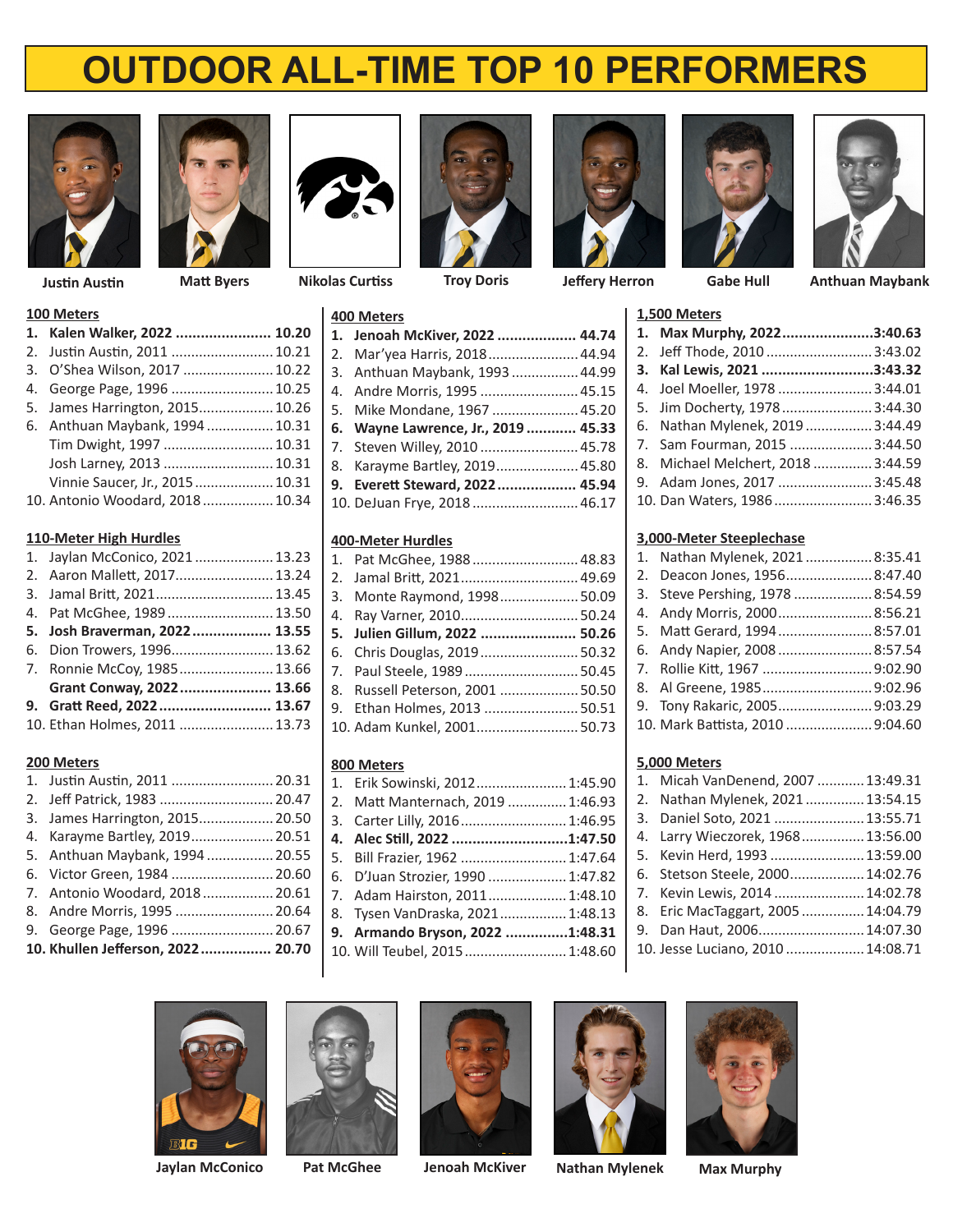# **OUTDOOR ALL-TIME TOP 10 PERFORMERS**





**Stetson Steele**

**Erik Sowinski Micah VanDenend Kalen Walker Austin West**

## **10,000 Meters**

| 1. Stetson Steele, 2000  28:44.47 |  |
|-----------------------------------|--|
| 2. Daniel Soto, 2021 28:48.18     |  |
| 3. Eric MacTaggart, 2006 28:50.23 |  |
| 4. Max Murphy, 2022 28:57.96      |  |
| 5. Kevin Lewis, 2015 28:59.62     |  |
| 6. Nick Trattner, 2022 29:39.83   |  |
| 7. Nick Nordheim, 2002  29:44.71  |  |
| 8. Trent Corey, 2002  29:45.25    |  |
| 9. Ian Eklin, 2017 29:47.06       |  |
|                                   |  |

10. Chad Schwitters, 1999................29:56.00

### **Decathlon**

| 1. Austin West, 2022 8,179 pts        |  |
|---------------------------------------|--|
| 2. Will Daniels, 2021  7,864 pts      |  |
| 3. William Dougherty, 2018  7,673 pts |  |
|                                       |  |
|                                       |  |
|                                       |  |
| 7. Dan Rolling, 2010  6,957 pts       |  |
| 8. Scott Faber, 2000 6,839 pts        |  |
| 9. Ryan Niver, 2008  6,837 pts        |  |
| 10. Chad Ohly, 1994  6,641 pts        |  |
|                                       |  |

## **High Jump**

| 2. Bill Hansen, 1978  7-4 (2.23)           |  |
|--------------------------------------------|--|
|                                            |  |
| Bill Knoedel, 1975  7-4 (2.23)             |  |
| Kevin Spejcher, 2014  7-2 1/2 (2.20)<br>4. |  |
| 5. M. Cunningham, 1986 7-1 (2.16)          |  |
| Kenneth Lansing, 1988 7-1 (2.16)           |  |
| Jay Hunt, 2019 7-1 (2.16)                  |  |
| 8. Pat Meade, 1987  7-0 1/4 (2.14)         |  |
| 9. Graham Valdes, 2012  6-11 3/4 (2.12)    |  |
| 10. Will Daniels, 2021  6-11 1/2 (2.12)    |  |



### **Pole Vault**

**Long Jump**

**Triple Jump**



1. Todd Wigginton, 1984............ 17‑0 (5.18) 2. Chad Ohly, 1994 ............... 16‑8 3/4 (5.10) Kyle Reid, 2013................. 16-8 3/4 (5.10) 4. Curt Broek, 1978 .................... 16‑8 (5.08) 5. Andy Jatis, 2018 ............... 16-7 1/2 (5.07) 6. Phil Wertman, 1971 ............... 16‑7 (5.05) Kelly Scott, 1988..................... 16‑7 (5.05) **8. Peyton Haack, 2021........ 16-4 3/4 (5.00)** 9. John Teffer, 1972 .................... 16-2 (4.93) 10. Alex Zona, 2009................ 16-0 3/4 (4.90)

1. Anthuan Maybank, 1993........ 27‑1 (8.25) 2. Bashir Yamini, 1997.......... 26-8 1/4 (8.13) **3. James Carter, Jr., 2022.... 26-0 1/4 (7.93)** 4. Paul Jones, 1989............. 25‑10 1/4 (7.88) 5. Darren Smith, 1991.......... 25‑9 3/4 (7.86) 6. Quinn Early, 1986............. 25‑7 1/4 (7.80) 7. O'Shea Wilson, 2017........ 25-5 1/4 (7.75) 8. Ed Gordon, 1931 .............. 25‑4 3/8 (7.68) 9. Matty Gorman, 2006........ 25-1 1/4 (7.65) 10. Ronnie McCoy, 1985 .............. 25‑0 (7.62)

1. Troy Doris, 2012 ................... 54-8 (16.66) 2. Paul Jones, 1990................... 53-9 (16.38) 3. Babatunde Amosu, 2015...... 53-0 (16.15) **4. James Carter, Jr., 2022 52-10 3/4 (16.12)** 5. Antwon James, 2017......52-4 1/2 (15.96) 6. Klyvens Delaunay, 2013..52-2 1/2 (15.91) 7. Gordon Finch, 1988........50‑9 1/4 (15.47) 8. Mike Lacy, 1984..................... 50-5 (15.36) **9. Deandre Stapleton, Jr. 2022.49-10 (15.19)** 10. Pat Miller, 1985 ............. 49-8 1/2 (15.25)







**Todd Wigginton Arno van der Westhuizen**

|  | <b>Discus</b>                          |
|--|----------------------------------------|
|  | 1. Gabe Hull, 2014 207-1 (63.11)       |
|  | 2. Reno Tuufuli, 2019  205-2 (62.54)   |
|  | 3. A.J. Curtis, 2007  202-11 (61.84)   |
|  | 4. Gary Kostrubala, 1986 202-4 (61.68) |
|  | 5. Jeremy Allen, 2001 195-4 (59.54)    |
|  | 6. Jordan Johnson, 2022 195-3 (59.52)  |
|  | 7. Tim Brodersen, 2005 193-6 (58.98)   |
|  | 8. Avery Meyers, 2017  185-8 (56.61m)  |
|  | 9. Brad Daufeldt, 2004  185-0 (56.40)  |
|  | 10. Nick Brayton, 2009 180-11 (55.15)  |
|  |                                        |

### **Hammer**

| 1. A. van der Westhuizen, 2001.222-11 (67.94) |  |
|-----------------------------------------------|--|
| 2. Adam Hamilton, 2007  222-2 (67.73)         |  |
| 3. Jim Costello, 2002  217-7 (66.32)          |  |
| 4. Brad Daufeldt, 2004  207-10 (63.34)        |  |
| 5. Chris Voller, 2005  206-0 (62.80)          |  |
| 6. Matt Banse, 2012  201-11 (61.55)           |  |
| 7. Tyler Lienau, 2021 199-6 (60.81)           |  |
| 8. Jeremy Allen, 2001 199-0 (60.66)           |  |
| 9. Ben Stancombe, 2011  197-6 (60.20)         |  |
| 10. Nikolas Curtiss, 2022 192-4 (58.62)       |  |
|                                               |  |

### **Javelin**

| 1. |                                      | Matt Byers, 2011 245-8 (74.89) |
|----|--------------------------------------|--------------------------------|
|    | 2. Bill Neumann, 2002 244-8 (74.58)  |                                |
|    | 3. Dan Ralph, 2000 227-10 (69.44)    |                                |
|    | 4. Sam Joens, 2015 211-5 3/4 (64.45) |                                |
|    | 5. Zach Schimp, 2010  211-0 (64.32)  |                                |
|    | 6. Alex Balke, 2016  205-11 (62.77)  |                                |
|    | 7. Kale Katt, 2007  204-0 (62.17)    |                                |
|    | 8. Joel Storm, 2004  203-5 (62.01)   |                                |
|    | 9. Matt Stank, 2001 199-0 (60.66)    |                                |
|    | 10. Austin West, 2022 198-6 (60.39m) |                                |

### **Shot Put**

- **1. Nikolas Curtiss, 2022 .......... 65-9 (20.04)**
- 2. Jeremy Allen, 2001......... 63-2 3/4 (19.27) 3. Reno Tuufuli, 2018 .......62-10 3/4 (19.17)
- 4. Ken Kemeny, 2005................ 62-3 (18.97) 5. Shane Maier, 2006 .........62-2 1/4 (18.95)
- 6. Andy Banse, 2005 ........61-11 1/2 (18.88)
- 7. John Hickey, 2008........... 61-9 1/2 (18.83)
- **8. Elijah Barnes, 2022 ....... 60-8 3/4 (18.51)**
- 9. Avery Meyers, 2017 ............. 60-4 (18.39)
- 10. Chris Gambol, 1987........60‑0 1/2 (18.30)